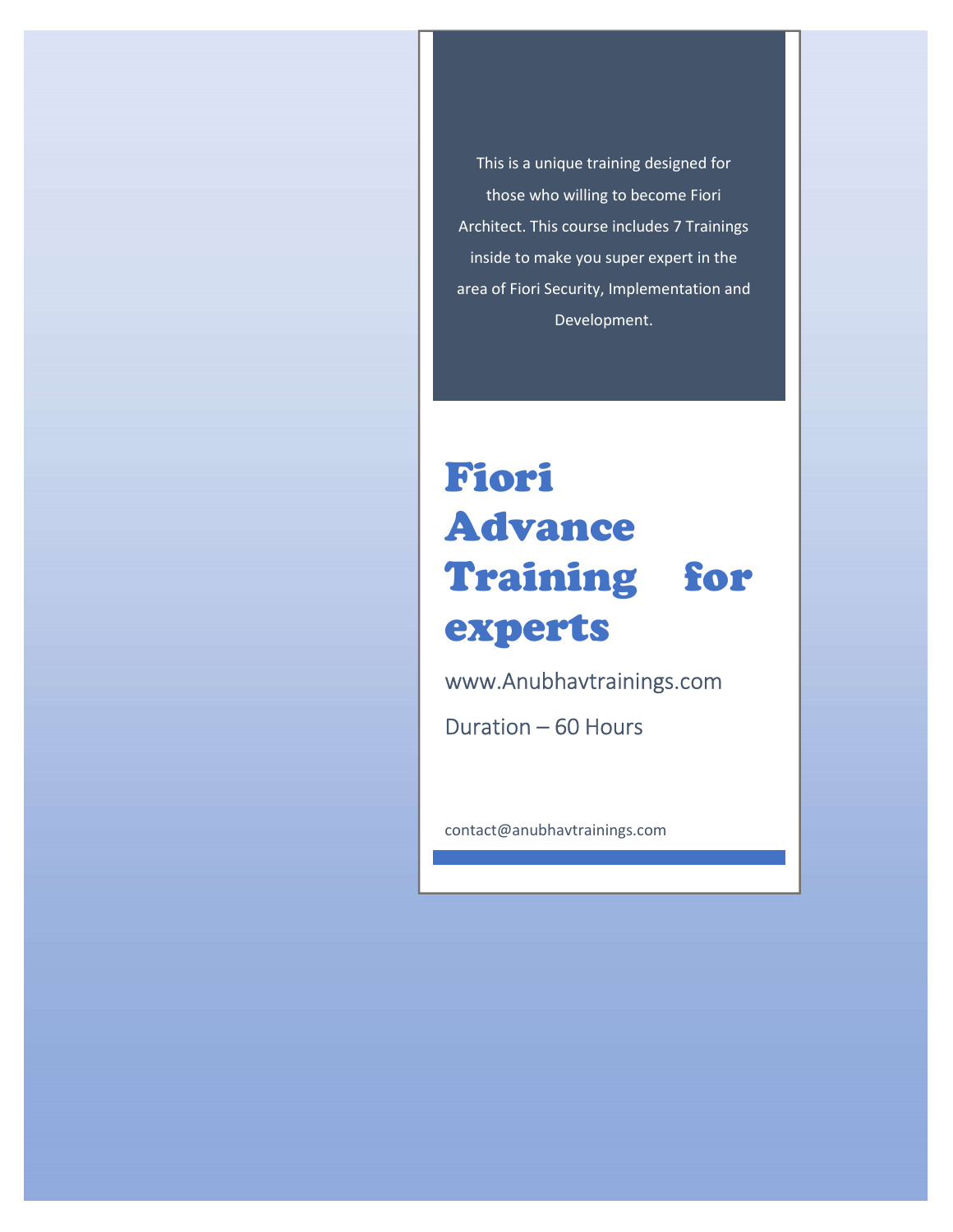#### Training 1: Fiori Overview & Installation

# Getting Started

- Introduction about the course
- Duties of a Fiori Architect cum Full Stack Developer
- Create a first fiori application using VS Code
- Brief introduction of SAP Fiori launchpad and Role assign
- FAQ's

#### Overview of SAP Fiori System Architecture

- Introduction to the SAP Fiori
- Evolution of SAP Fiori UX
- What is Fiori UX and different from other technologies
- Difference between On-premise and cloud system
- Types of S/4 HANA is available in Market
	- S/4HANA On-premise
	- S/4HANA on Cloud

# Deployment options Fiori and Lifecycle of Fiori Application

- Introduction S/4HANA Fiori Implementation
- Understanding the Fiori App Reference Library
- Understanding the concept of Custom Apps
- How to get your Server Access for practice this course
- Fiori Design and Development process

# Development process and Deployment of Fiori App for custom fiori App

- Fiori Design and Development Process
- Understanding the Fiori app development and Artefacts
- Fiori App Project structure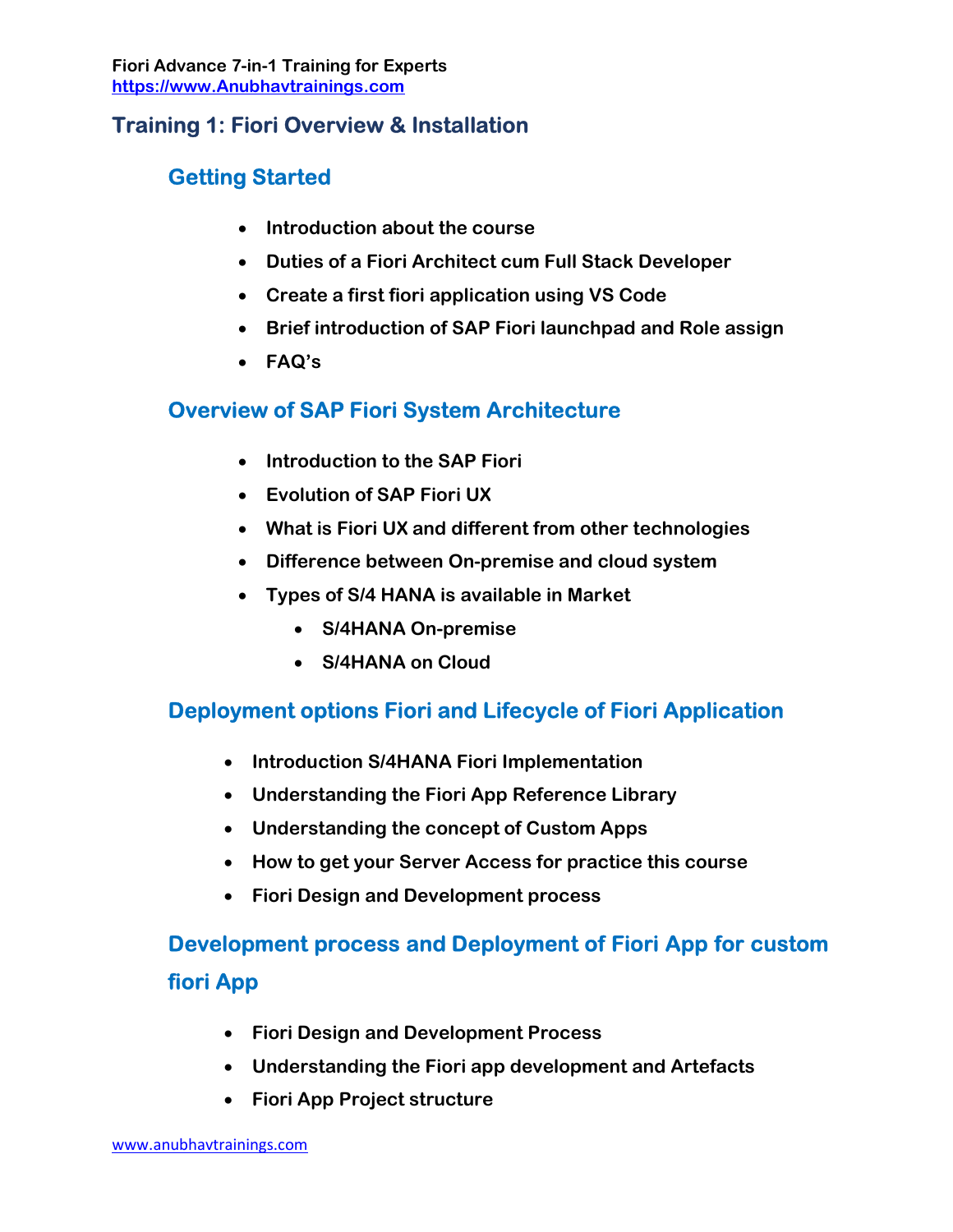- Troubleshooting &Best Practice for development
	- Fiori Trouble shooting tools
	- Best Practices to implement Fiori App development
- Fiori system Architecture / Fiori Deployment options
	- Central HUB Scenario
		- Advantage
		- Disadvantage
	- Embedded Scenario
		- Advantage
		- Disadvantage

#### Understanding the Fiori Installation

- Step to installation process
- Understanding the SUM tool to upload stack xml and complete installation
- Developer personas
	- SAP Basic Consultants
		- Arrange the hardware
		- Plan for system installation
		- Create Stack.xml and install
		- Upgrade systems
		- Download and apply SAP notes
		- Maintain system health and backup
		- Overall security and user management
		- SAP Fiori Administrator / Fiori Security Consultants
		- Key Users Non-technical use case
		- UI5 Fiori Developers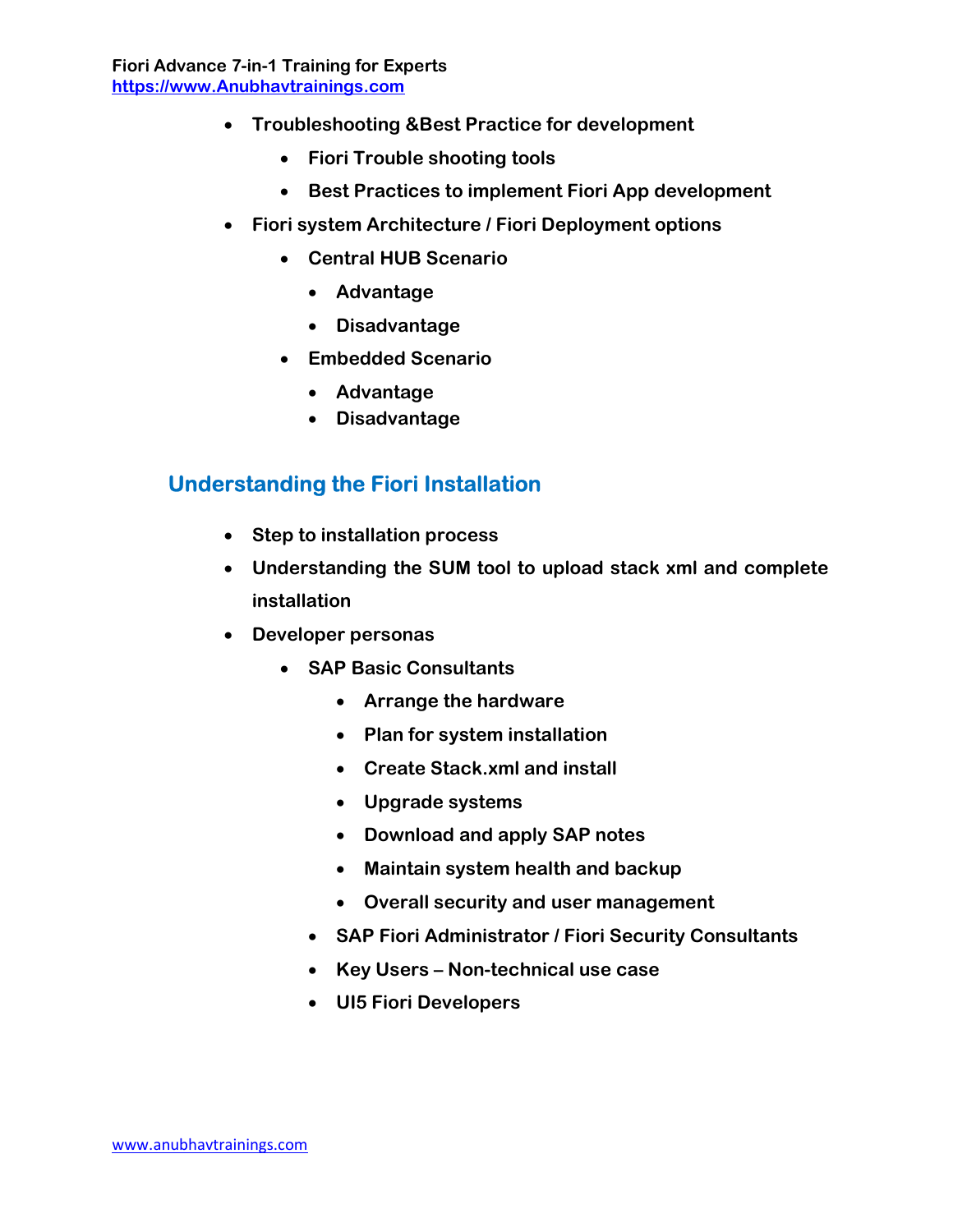# Training 2: Fiori Launchpad & Security with Rapid Implementation

#### Launchpad basics and GW

- Understanding the SAP Fiori Launchpad
- Step by step with the new system connection
- Understanding the new Fiori System
- Fiori Launchpad access
- Creating a new Business user
- Understanding the role assignment to the user
- Guidelines for create a new user

# Fiori Admin Role

- Understanding the difference between Authentication and Authorization
- Understanding the Fiori Security Expert/ Fiori Administrator for Authorization
- Understanding the difference between designer and Launchpad

# Configuration, Customizing and Tile Creation

- End to End Tile Creation and Providing Access to user
- Understanding the organization of Content for launchpad
- Understanding Configuration, Customization and Personalization
- Disadvantage of launchpad designer
- Understanding Steps to create launchpad contents
- Understanding the Semantic objects

# Fiori Content Structure

Understanding the Launchpad Content Structure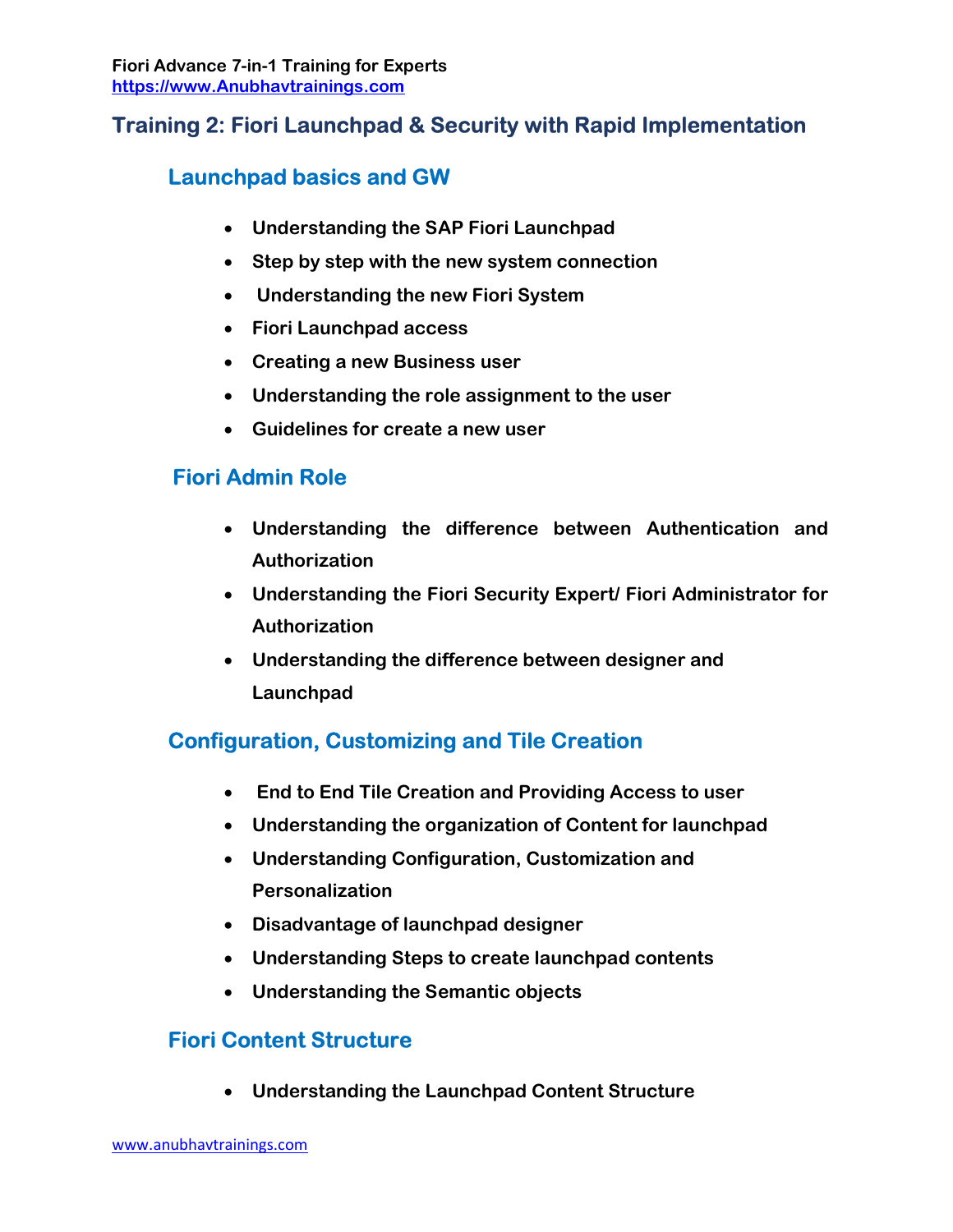- Answering some Open Questions
- Introduction to the launchpad content creation
- Step by step Guide for launchpad content Creation
- Understanding the concept of Semantic Object
- Learning the concept of Target Mapping and Intent
- S/4HANA Fiori Implementation The Statement by SAP
- How Fiori improves usability and experience
- Introduction to standard roles in SAP S/4HANA

#### Rapid Fiori deployment

- Fiori Rapid Activation and Deployment
- Understanding the Concept of Task Lists
- Understanding Fiori rapid activation using the Task Lists
- Rapid Deployment Best Practice

#### Technical and Business Catalog

- Understanding the SAP Process and Standard Content
- How SAP Designer their launchpad content
- SAP Fiori Launchpad Content
- Understanding the concept Different Catalogs
- Introduction to Concept of Technical catalog
- Introduction to Business Catalog
- Understanding Tile referencing for the catalogs
- Understanding the tile assignment from a usecase
- Disadvantage for the group

#### Space and Page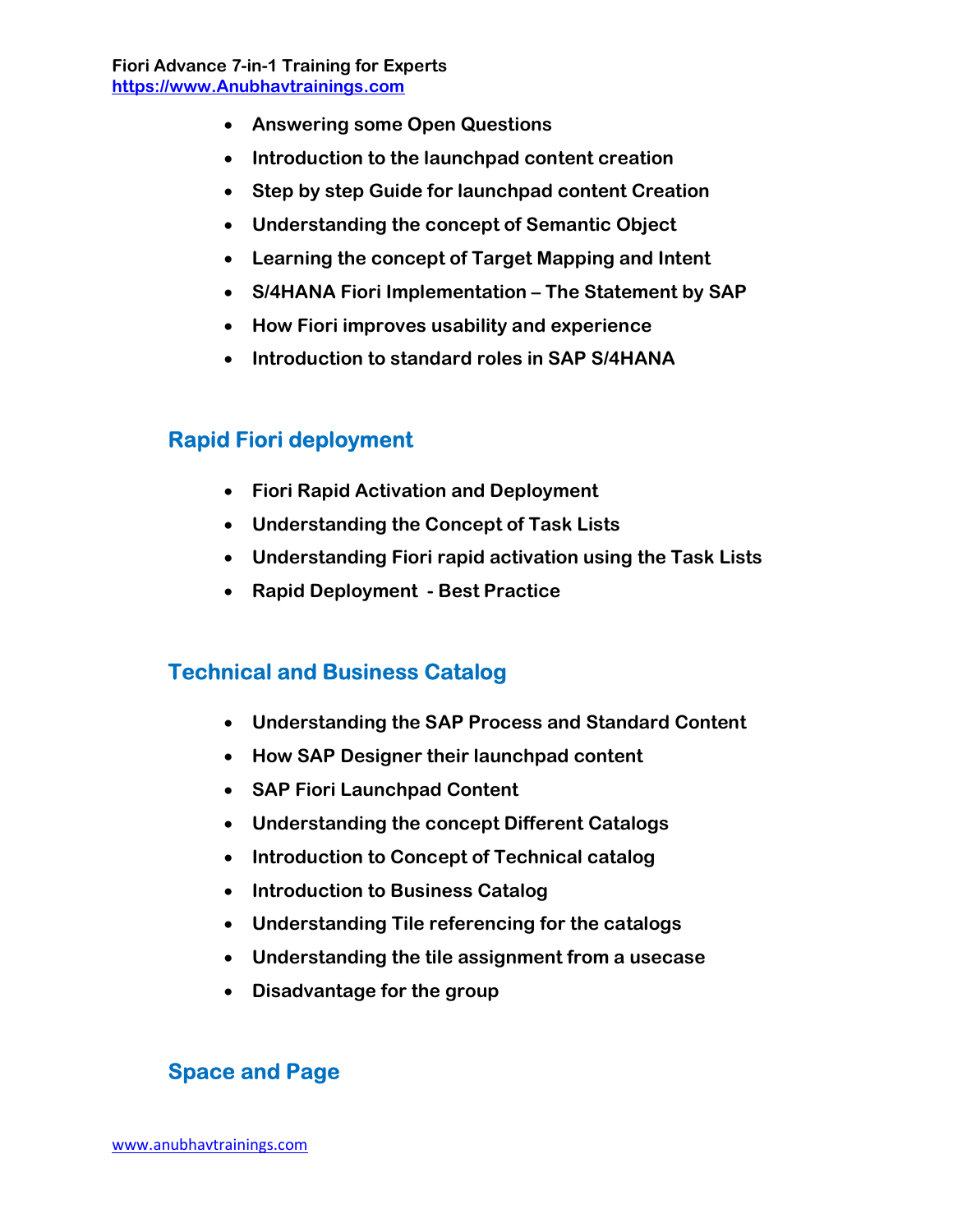- Introduction to New launchpad structure
- Introduction to Concept of Pages and Spaces
- Understanding the process of pages and spaces based of **Scenarios**
- Scenario1 : Pure Custom Content
- Scenario 2: Standard Spaces and Pages
- Introduction to S/4HANA2020 LPD is deprecated

#### Launchpad App Manager Tool

- Introduction to Fiori Application Management Tool
- Understanding the Catalog Types
- Adaption of Fiori Content
- Scenario to Create technical catalog
- Summarization of Fiori Implementation using Rapid Deployment

#### Fit to standard Workshop

- Scenario to Create technical catalog
- Understanding the Phases of Fit-to-standard workshop
- Introduction to Light House Scenario
- Implementing the Phases of Fit to standard workshop
- Finding the Top assigned TCodes
- Finding top used TCodes
- Understanding Fiori App Recommendation Tool
- Understanding the process of Recommendation
- Recap of Rapid Fiori activation
- Understanding Limitations of Rapid activation
- Introduction to the concept of Back-end Catalog
- Understanding how Backend Catalog works
- Step by Step process to replication of backend Catalog
- Elaborating the replication process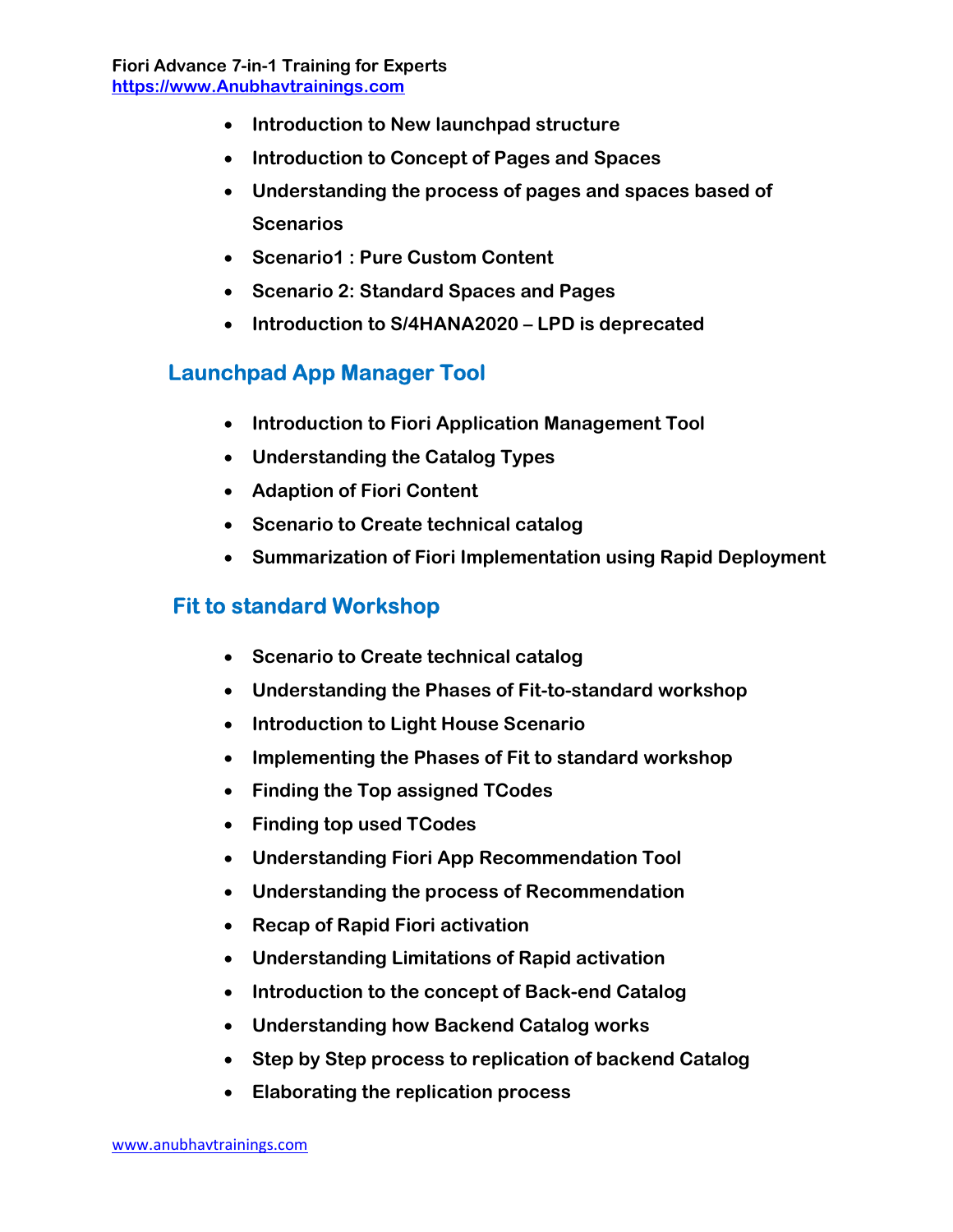# Troubleshoot Custom App and Tools

- Answering some open questions
- Guide to decide when to go for custom fiori app development
- Understanding the guide using the flow diagram
- Introduction to custom fiori app troubleshooting
- Understanding the guidelines of Troubleshooting custom app
- Introduction to Cowin app
- Introduction to "Manage sales order" application on Fiori launchpad
- Understanding the fruit application and check target mapping and default value and redeploy the project
- Understanding the system landscape
- Understanding the issues related to catalog and groups
- Understanding the reason for the issue
- Finding the Possible solution for the catalog and group issues
- Understanding the issues related tiles
- Possible Reason of the Tile Issues
- Discussing the possible solutions of tile issues

# Launchpad Cache Concept

- Introduction to the Cache Concept
- What is cache?
- How cache works
- Understanding what fiori cache
- Advantages of the cache
- Introduction to troubleshooting techniques for cache concept
- Introduction to cache buster token
- Understanding Cache management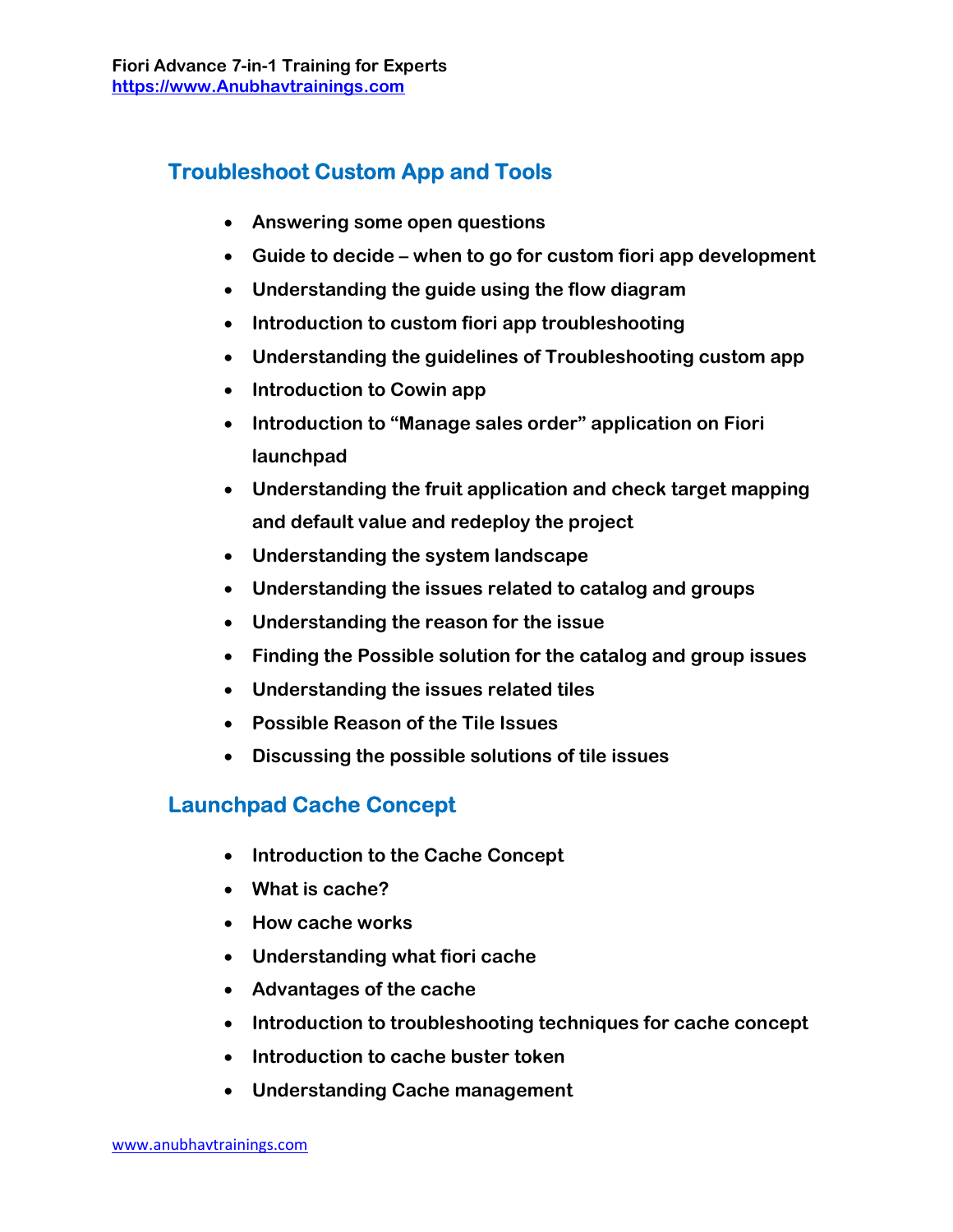# Theme Designer

- Introduction to Fiori Content Translation
- Understanding the importance of translation
- Understanding the process of translation
- Introduction to the issues related to launchpad login page
- Understanding How to change the default configuration of login page
- Changing the default configuration of logoff page
- Introduction to Fiori Theme Designer
- Understanding how to use CSS in theme designer
- Introduction to how to import and export themes in Theme Designer

#### Fiori Workflow

- Introduction to SAP Workflow
- Understanding the use of workflow in an organization
- Creating a workflow for an employee leave request
- Understanding the trouble shooting in workflow
- Understanding the prerequisites in workflow
- Introduction to My Inbox fiori app
- Concept of extending standard fiori app
- Introduction of the concept of enhancement spoty
- Understanding the use of BADI's in Enhancement
- Troubleshooting steps in workflow
- Troubleshooting workflow in sap business suite
- Introduction to SAP workflow visualization
- Concept of Customizing workflow visualization
- Introduction to My Inbox Fiori app extension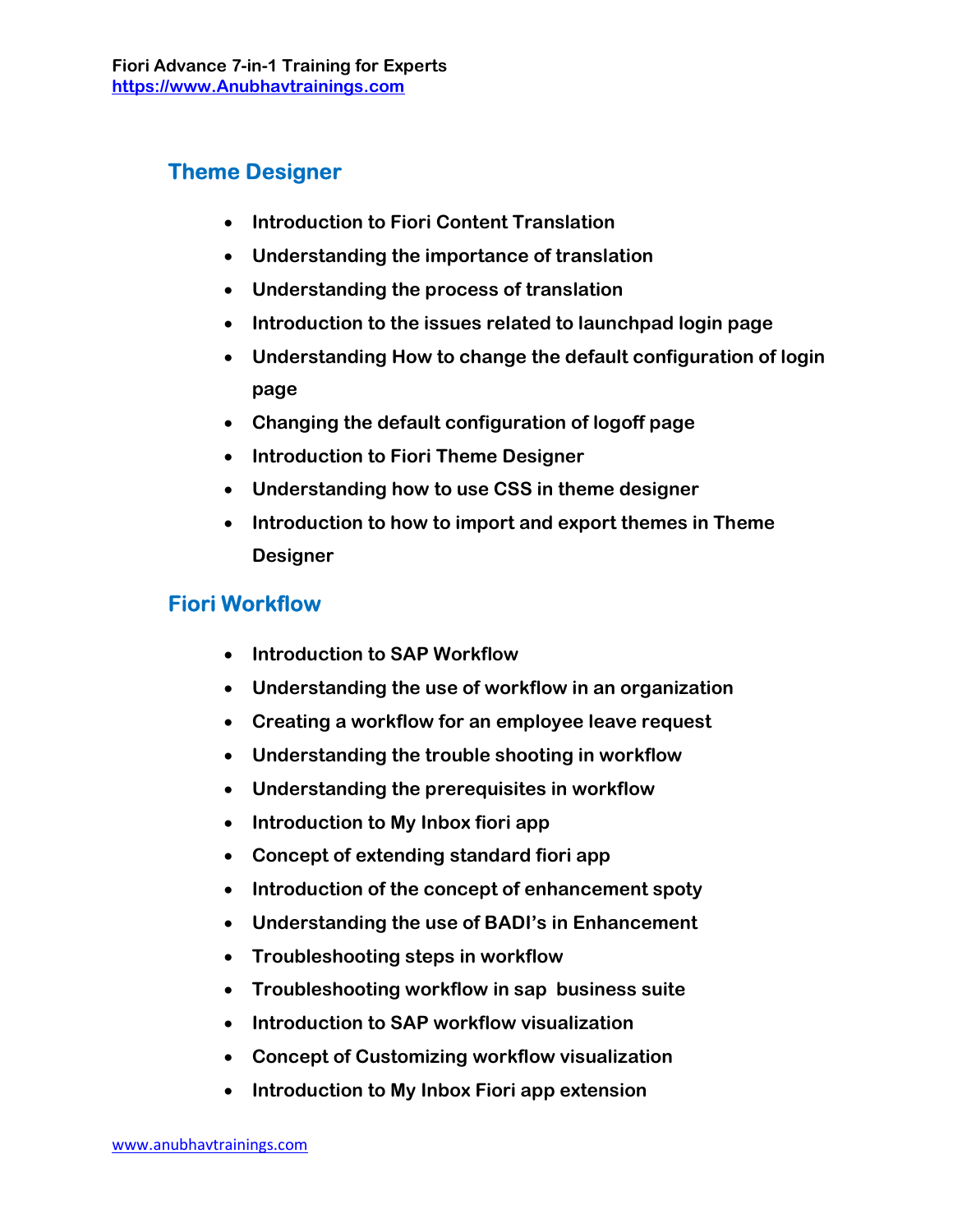# Training 3: Fiori on Cloud (BTP Development) using Business Application Studio and VS Code

# SAP BTP and Cloud Connector

- Introduction to SAP Business Technology Platform
- Understanding the uses of BTP
- Understanding the concept to IAAS and PAAS
- Introduction to Cloud Connector
- Step by step Installation of Cloud Connector
- Establishing a connection to a cloud system using Cloud **Connector**
- Introduction to Central Fiori Launchpad
- Understanding the steps to configure cFLP
- Creating design Time and Run Time Destination
- Step to configure content Provider and Content manager in cFLP
- Recap of Fiori Security

# Fiori On Cloud

- Introduction to Cloud Foundry
- Installation of the cloud foundry in the system
- Introduction to Cloud Foundry CLI commands
- Introduction to manifest.yml file and Deployment of application on cloudfoundary
- Introduction and Overview of GitHub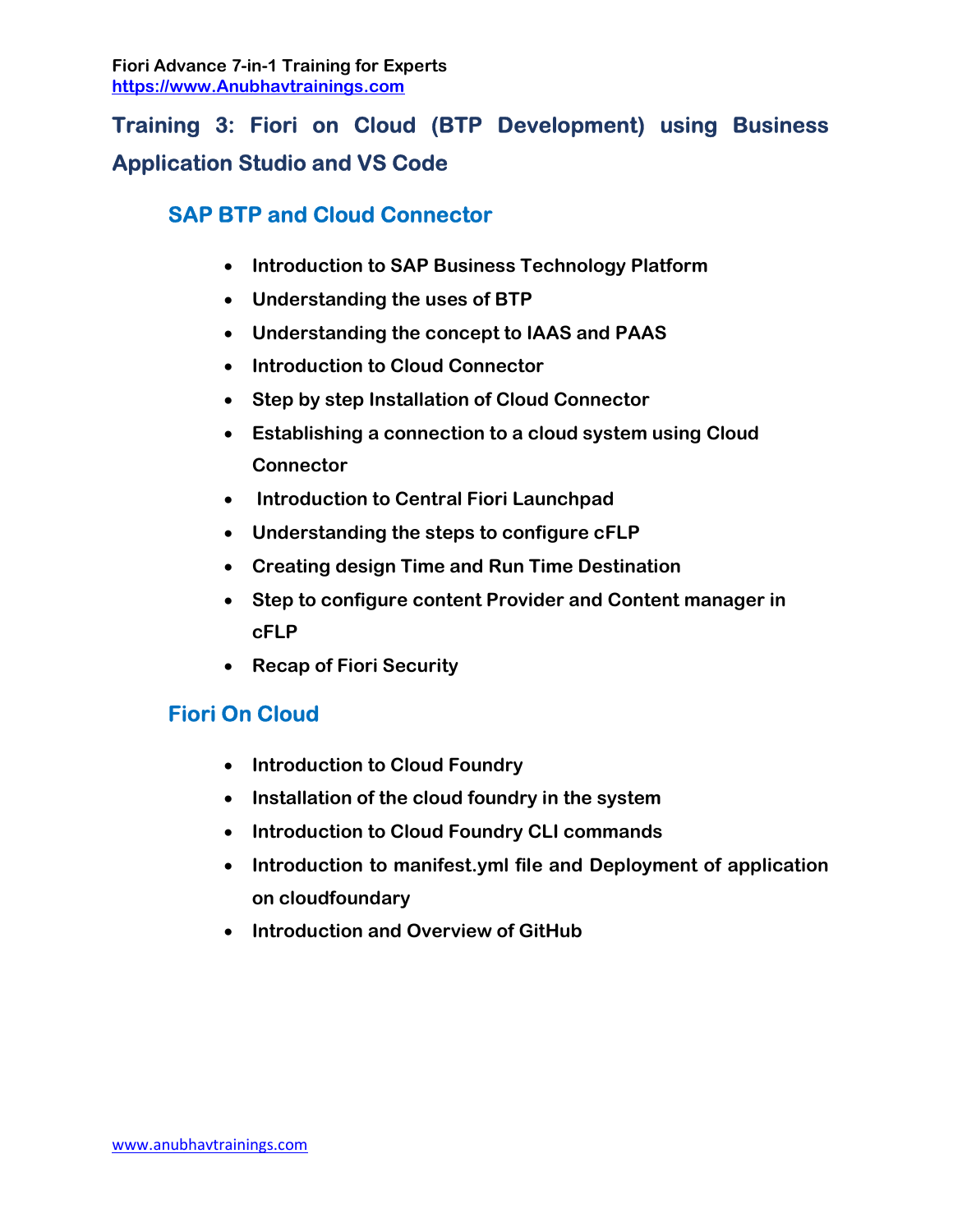# Training 4: Fiori Advance Development Concepts with VS Code and Node JS including Fiori Tooling

# NodeJS and JavaScript

- Introduction to NodeJS
- Understanding the uses of Nodejs
- Introduction to Client-Server Architecture
- Introduction to JavaScript
- Understanding the basics syntax of JS
- Introduction to JSON and its syntax
- Understanding the functions and Type of Functions
- Concept of Modules in JavaScript
- Making a reusable JavaScript file
- Understanding the Asynchronous behavior of JavaScript
- Understanding the concept of callback function / Promise
- Introduction to Node Package Manager (NPM)
- Introduction to some important npm modules
- Understanding the concept of global modules in npm
- Introduction to package.json file
- Understanding the use of Package.json with an Example
- Introduction to node.js project structure
- Step to create a Fresh Node.js Project

# MVC (Model View Controller) Architecture

- What is MVC Architecture?
- What are Views and Types of Views?
- Making a different type of views
- What are Models?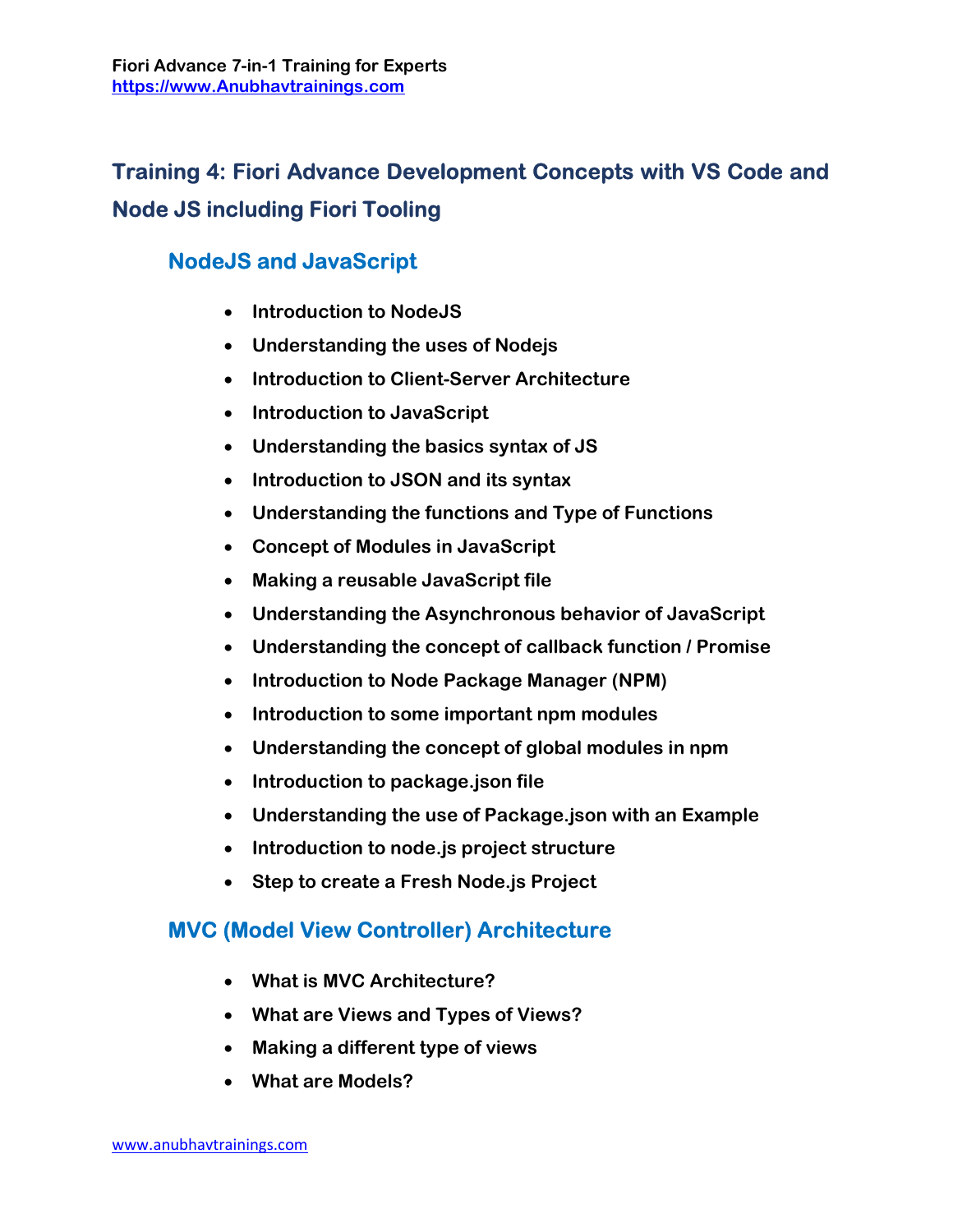- What is Controller and types of controller?
- Understanding the Skeleton of a Controller

#### Express Yoeman

- Introduction to node.js project
- Starting our first node.js project
- Introduction to the express module in npm
- Introduction to the nodemon module
- Building simple api's using Node.js
- Understanding the concept of middleware in Express
- Creating a node.js server using express server module
- Introduction to express static
- Introduction to the Yeomen module
- Understanding how to generate a fiori project using Yeomen

#### UI5 Tooling

- Introduction and Overview of GitHub
- Introduction to Git
- Understanding the Use of Git in a Project
- Understanding the use of git ignore file in the project
- Introduction to the concept of local git repository
- Introduction to basic git commands
- Demonstration of working with git repository for development with multiple developers
- Disadvantages of using plain node.js to serve our UI5 application
- Introduction to the UI5 Tooling
- Understanding the build process of Fiori application
- Introduction of component preload.js
- Understanding the concept of Packaging a project
- Packaging our Fiori app using the UI5 CLI commands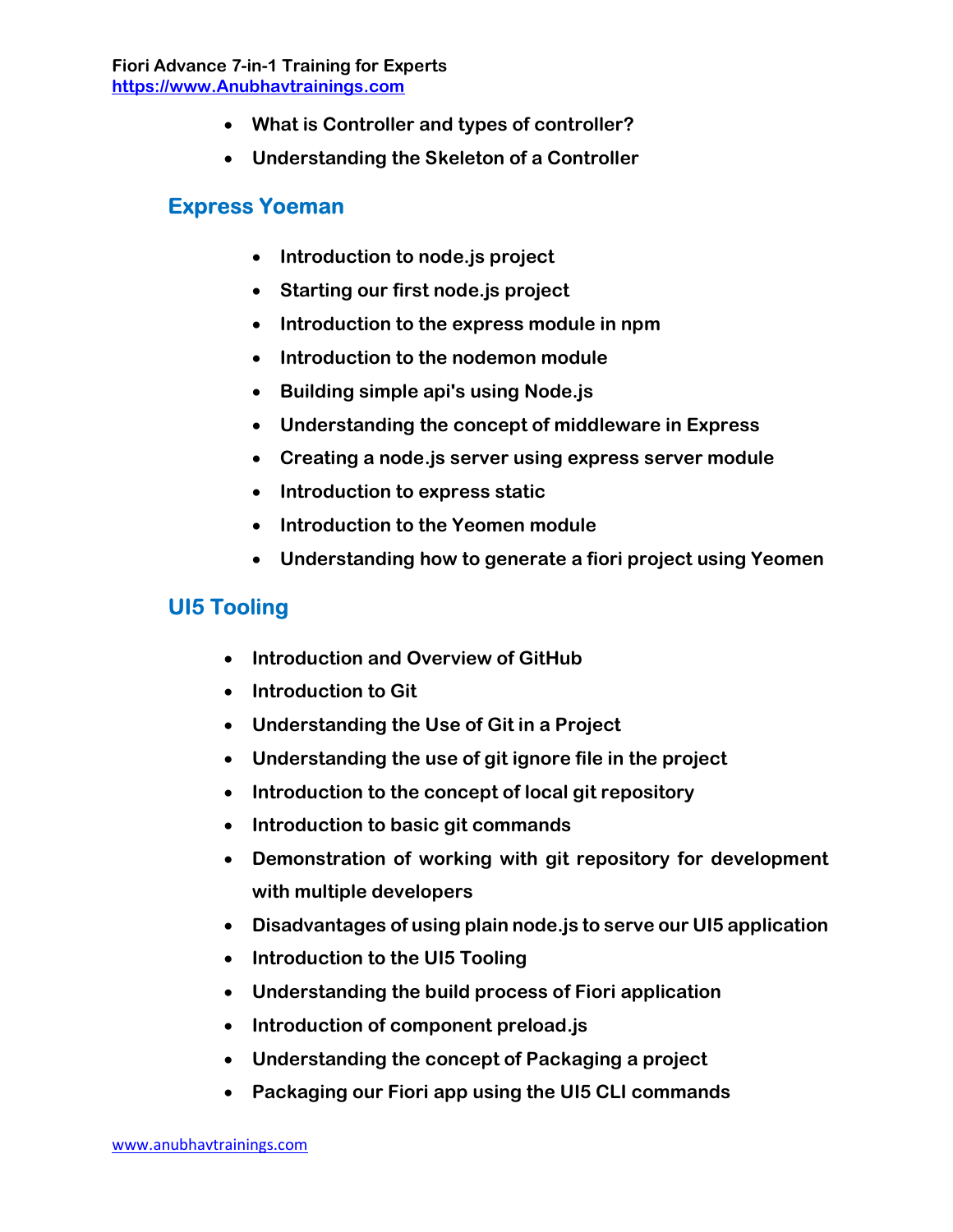- Configuring our fiori app to run form the dist folder
- Introduction to Advance Fiori Tooling

#### Deploy to S/4HANA

- Understanding the process of local development in VSCode.
- Understanding how to use a fiori application without Internet in VSCode.
- Connecting a Fiori app with a real time OData service.
- Understanding how to connect server proxy using VSCode.
- Understanding the deployment process of a Fiori app in ABAP repository.
- Configuration of Fiori app to deploy in S4HANA System.
- Deploying a Fiori app to ABAP repository in S4HANA system.

# Mock Server and FLP Sandbox

- Introduction to SAP Fiori MockServer
- Understanding the Fiori MockServer using Example
- Understanding the Concept of MockServer and FLP sandbox

# Fiori On Cloud Deploy

- Introduction to the backing service in BTP service.
- Introduction to important backing services Fiori on Cloud.
- Destination Service
- Connectivity Service
- HTML Repository run time service.
- Introduction to Concept of App Router
- Deploying our fiori app to the S4hana system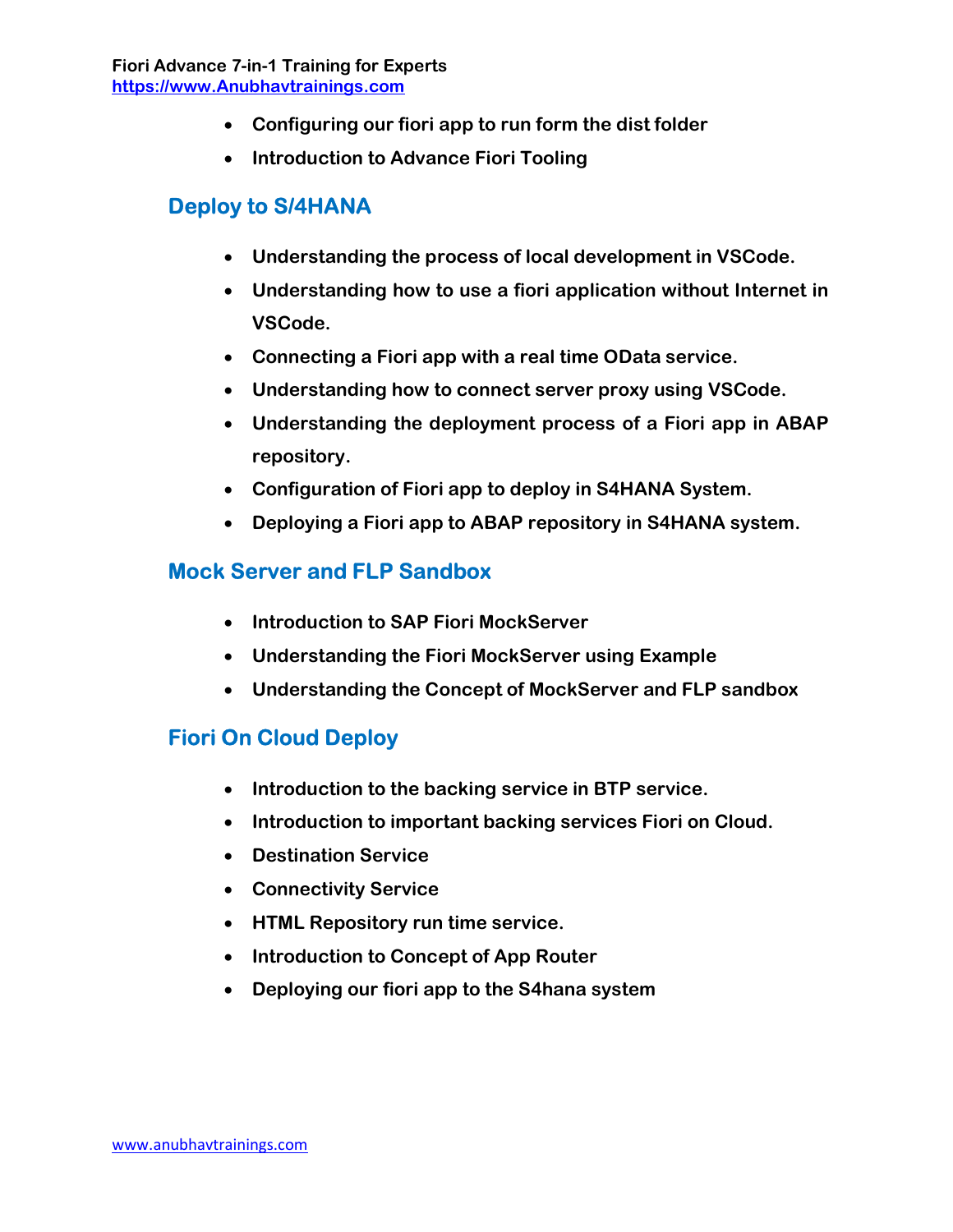# Prototype Build Tool

- Working with fiori on cloud
- Understanding the concept of Prototyping
- Introduction to Build.me
- Demo of the Build.me
- Introduction to Cloning an application form Build.me

# Training 5 – Fiori Test Strategy and end to end Testing

# Qunit Tests Implementation

- Introduction to Testing
- Introduction to the Testing Paradigm.
- Introduction to Unit Testing.
- Understanding the Regration Effect.
- Understanding QUnit.
- Bootstrapping QUnit in index.html
- Performing the Qunit Tests.
- Setuping up a Qunit test for asynchronous calls.
- Modularizing the test steps.
- Concept of formatters in QUnit test.
- Introduction to OPA5 Testing

#### OPA5 Basics and Implementation

- Understanding the skeleton of our app and test.
- Understanding the Best practices to follow.
- Creating our first OPA5 test.
- Generating an application to perform OPA5 Testing.
- Developing an OPA test for a Fiori app.
- Understanding the best practices of the OPA test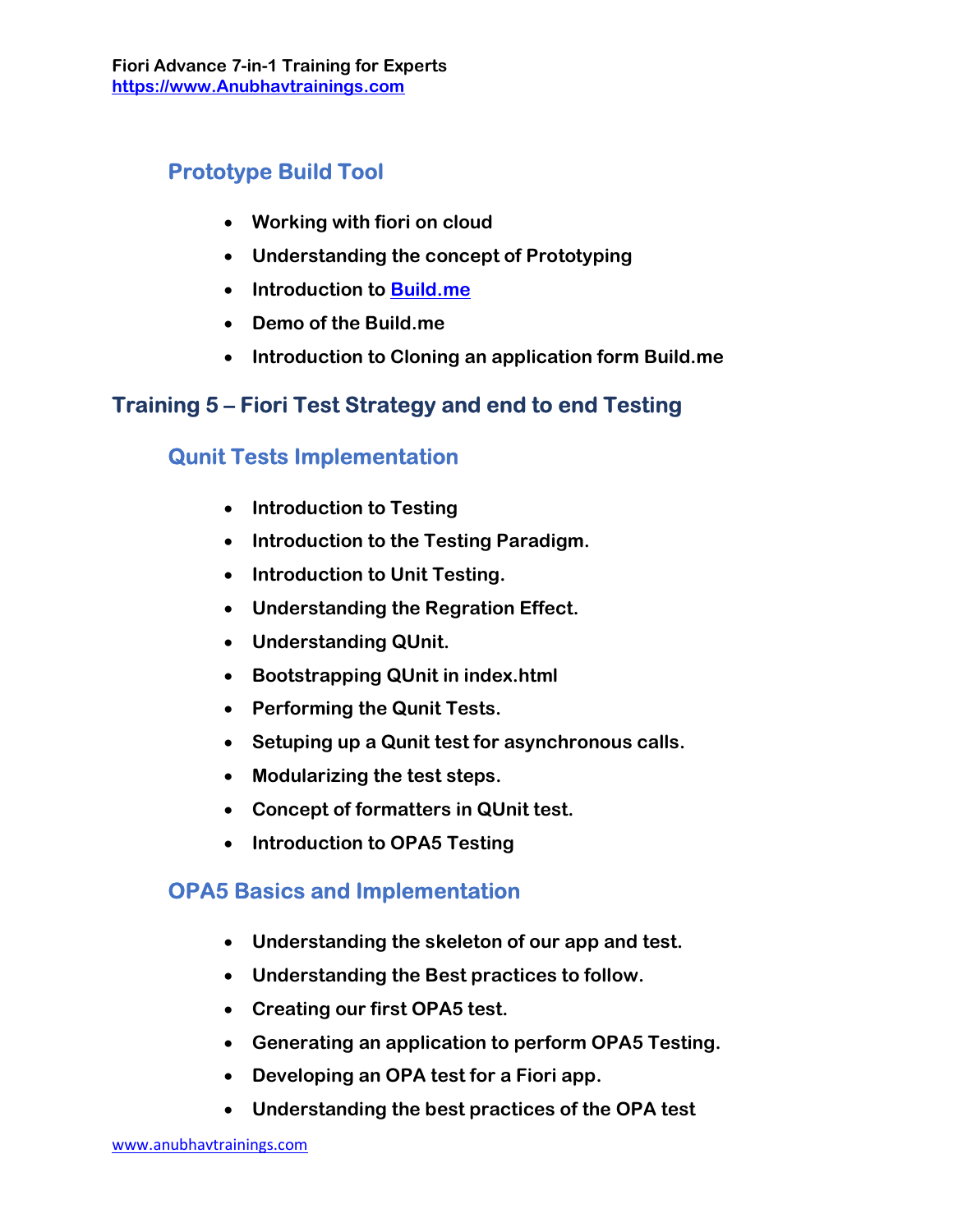- Using the OPA5 libraries to develop a OPA test.
- Understanding commonly used OPA5 commands and libraries.
- Performing an OPA test for the fiori app.
- Implementing journey, action and test case for a button press
- Understanding the importance of Automation in an Industry.
- Designing a functional test for the list search.
- Designing an OPA test.
- Designing the OPA test for an Master View page fiori application.
- Generating an OPA journey and OPA Page in WebIDE.
- Creating OPA test for the search in List Item.
- Creating Journeys, actions and test case to perform search in Object List.

#### UIVeri5 Tests

- Introduction to UIVeri5
- Understanding the benefits of UIVeri5
- Understanding the Advantages of UIVeri5 over OPA5
- Building a UIVeri5 test
- Writing UIVeri5 test to test a fiori master view app

#### Integration Card

- Introduction to Integration cards in fiori.
- Understanding the uses of Integration cards.
- Creating a Requirement using the Integration cards.
- Introduction to different type of cards.
- Implementing a fiori application showing the Integration cards with real time data.
- Integration cards Continue.
- Implementing Analytic Integration cards.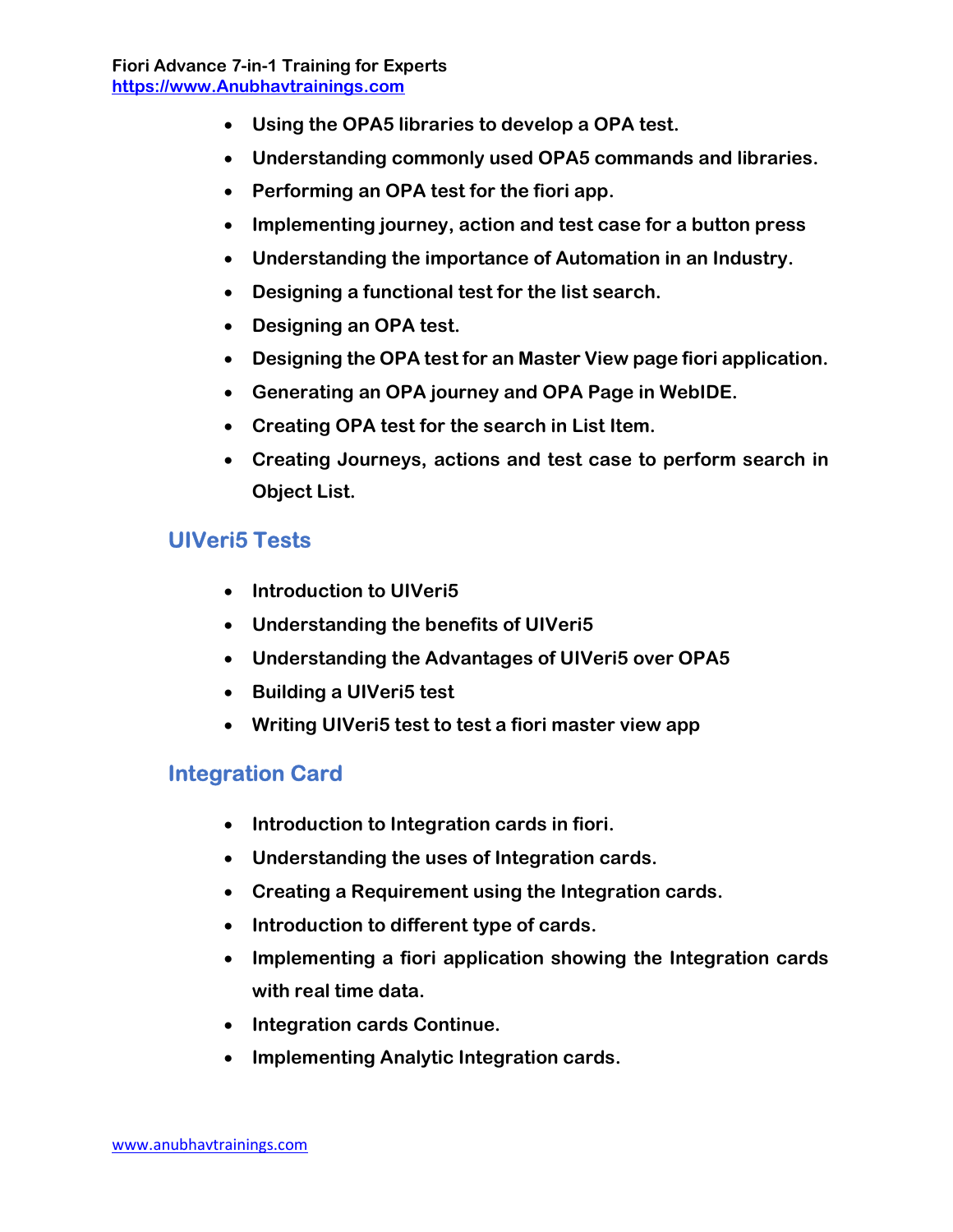- Understanding the use of measures and dimensions in analytic charts.
- Design Real time Covid data in Analytic Cards.

# Training 6: Fiori Elements – ALV, OVP, Object Page, LRP and **Annotations**

# Fiori Elements Runway and Intro

- Introduction to Fiori Elements
- Understanding the prerequisites for fiori elements.
- Understanding the Data Model in ABAP.
- Introduction to CDS Data Model.
- Creating Draft Tables.
- Understanding the Fiori UX Consistency
- Understanding the difference between Free Style and Fiori Elements App.
- Understanding the Developer Persona for Fiori Elements.
- Introduction to Fiori Elements List Report Application.

#### List Report Page Application

- Creating a List Report Application using Fiori Elements in BAS
- Introduction to Annotations.
- Creating CDS Annotations in the Back-end.
- CDS based annotations continue.
- Create Facets using CDS annotation.
- Creating Line Items using CDS annotations.
- Understanding how to use documentation for Fiori Elements.
- Introduction to Fiori Extension pack in VSCode
- Introduction to Fiori Guided Development
- Introduction to UI annotations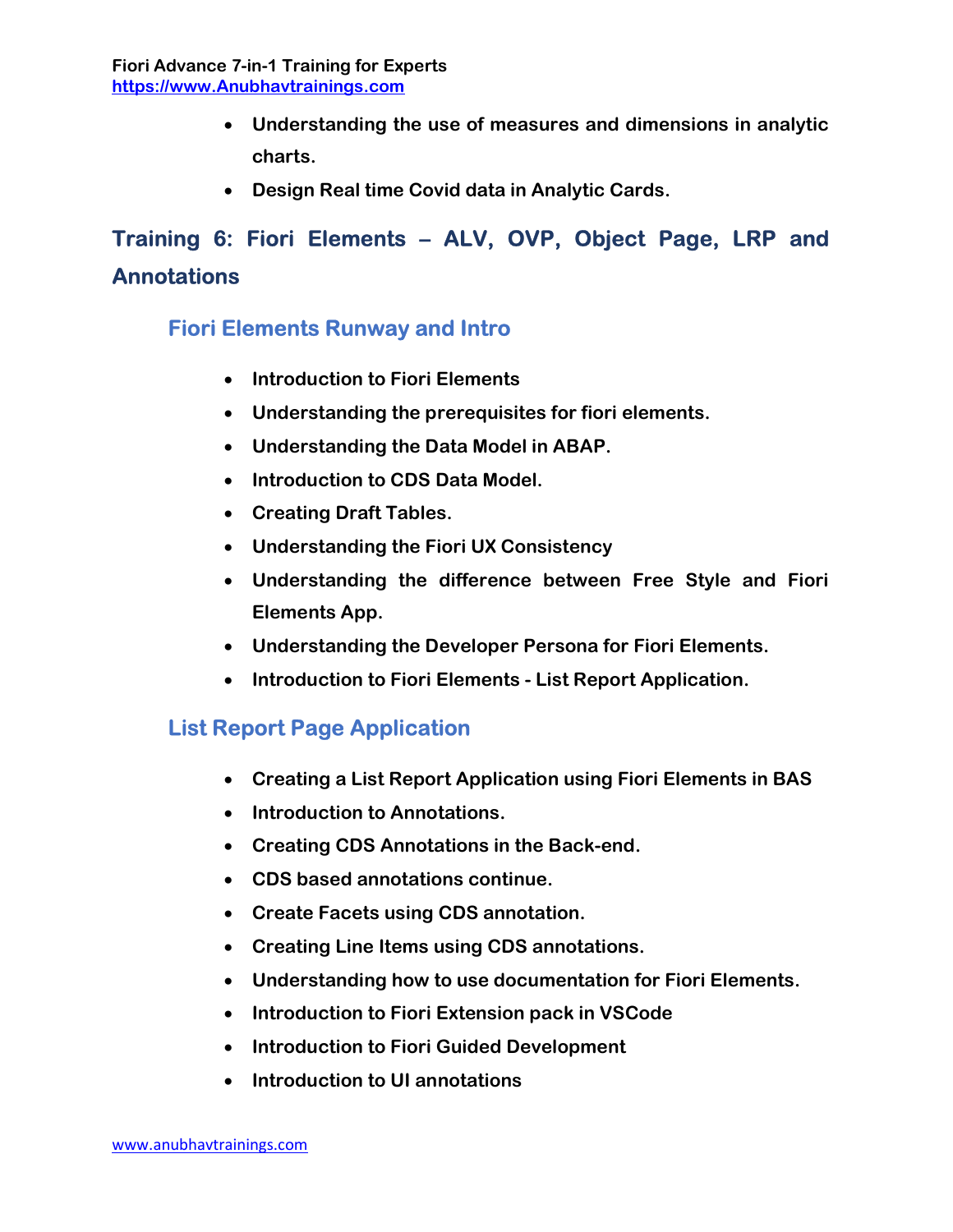- Creating UI annotations with the help of Fiori Guided development tool
- Building a List Report Application using UI Annotations.
- Creating Header Items with UI annotation.
- Creating the LineItems using UI annotations.
- Creating a Rating Indicator using UI annotation
- Adding a bullet chart form ui annotation.
- Understanding how to use measures and dimensions in UI Charts using annotation

#### Object Page with Annotation and List Report Enhancement

- Create List Report Application using Annotations in BAS
- Understanding the header info annotation
- Understanding the Bullet chart on Object header
- Understanding of Facets and types of facets
- Understanding of Edit and Create annotations using "show page map"
- Understanding of Annotations using fragments file
- Understanding of add custom action sections
- Answering some open questions
- Add custom columns in Table using Annotations
- Understanding Validations in Backend
- Understanding of Analytic List Page Application

#### Analytic List Page with VF

- Creating a chart as well as visual filters in analytical list page application
- Understanding the steps to add visual Filters
- Add Semantic colors to visual Filters
- Deploy the application on SAP Backend Server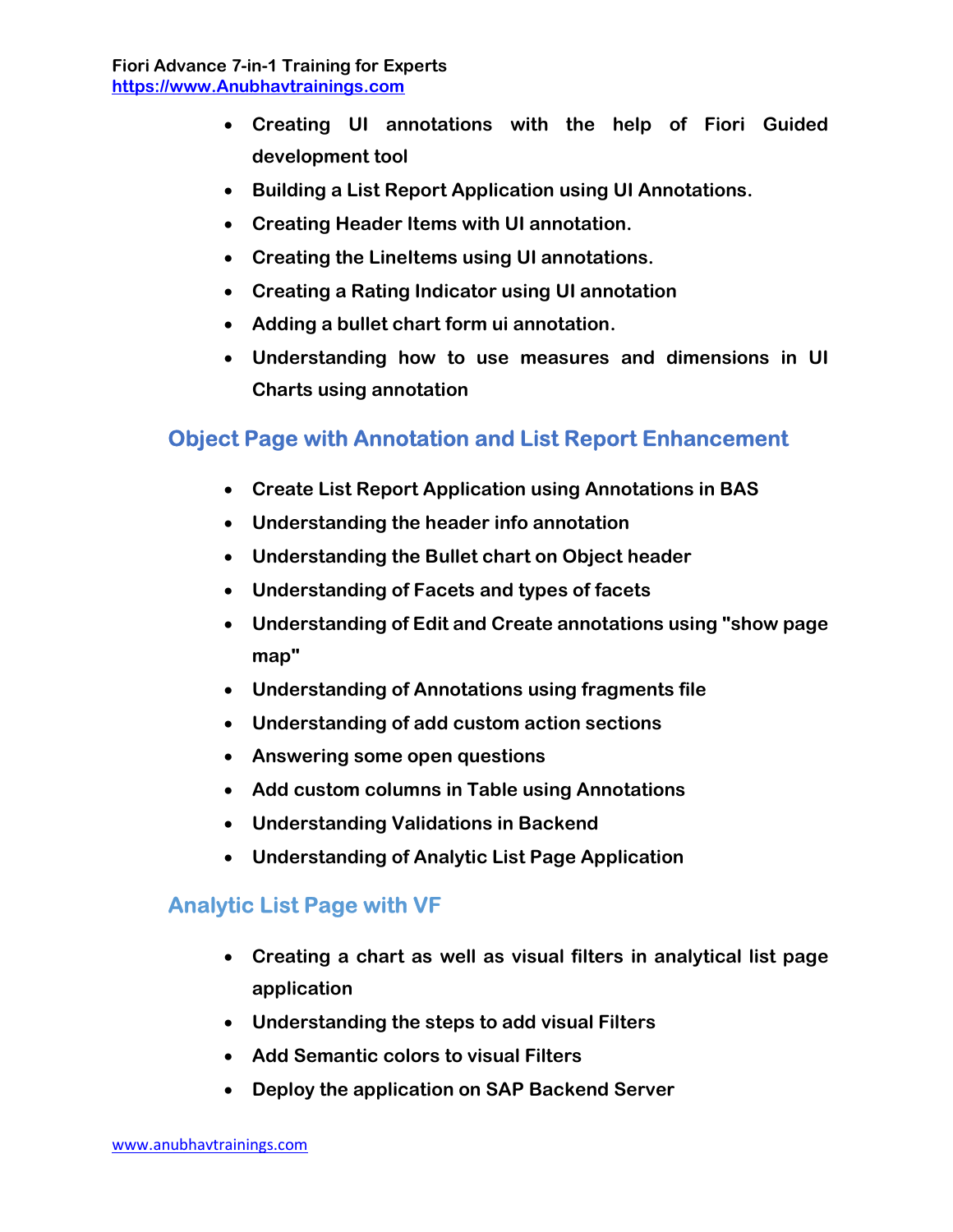Answering some open questions

#### Overview Pages

- Understanding Overview Page Application
- Understanding of an analytic card type
- Understanding the analytic card in Table and Datapoints etc.
- Understanding Static LinkedList Card
- Add carousel in Card

#### Training 7: Fiori Extension and Security Training with Real Scenarios

#### Key User Extensions and Extension Type

- Introduction of charts in manifest.json
- Key Users in S/4 HANA
- Understanding the Manage sales order application end to end with Key users
- Understanding the Extension Concept
- Understanding the Extension Concept Correct Approach
- **Setup Personal WebIDE Personal Edition**
- How to use Extension concepts in WebIDE
- Understanding the types of extensions

#### Extend Cost Center App

- Understanding the Extension Scenario
- Understanding the "Manage Cost Center " application
- Create a Extension Project in WebIDE

#### HR Basics and Timesheet app

• How SAP Apps are built - fiori usage existing assets